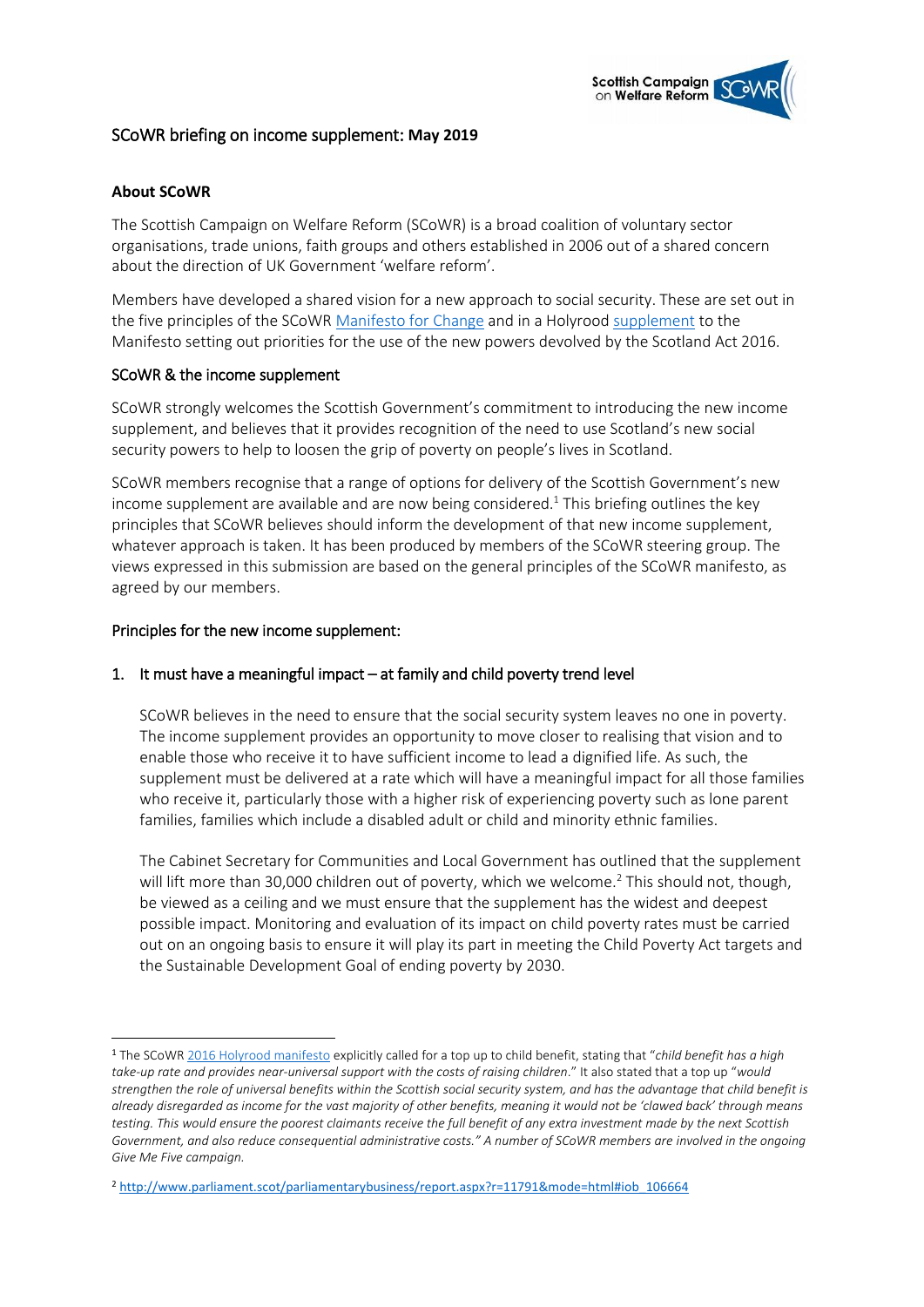

#### 2. It must be reliable, stable and secure

Radical restructuring of the social security system at UK level has left more and more people without access to any support at all, or without the support that enables them to lead a dignified life. Universal Credit, for example, is not reliable or stable and does not provide security for many people, families and communities. The income supplement should – in response - guarantee a dependable, secure and consistent form of support, providing families with a reliable source of income that supports them in accessing a decent standard of living.

The repeated delays to the 'managed migration' to Universal Credit leave it uncertain what proportion of families will have been transferred to it by 2022. A means-tested solution will need to consider how to support both families on Universal Credit and those still entitled to Child Tax Credit, and the implications of the transition between the two systems.

### 3. It must reach those experiencing problems with other entitlements

The income supplement is an important opportunity to promote and embed the SCoWR principle of simplifying the social security system. More and more children and their families will be pushed into poverty in the coming years, particularly as the benefits freeze and Universal Credit rollout continue to have an impact. $3$  The income supplement must therefore be able to reach all of those families who are impacted by problems with other social security entitlements, and for whom the income supplement could represent a lifeline.

### 4. It must maximise take up, reduce any potential for stigma, and reduce administrative hurdles

We share the Scottish Government's belief that human rights, dignity, fairness and respect should be the cornerstone of social security. As such, when considering the design and delivery of the supplement, the rights of those who are to receive it should be put first. To achieve this, consideration will need to be given as to how to reduce administrative hurdles which impact takeup rates. It should be considered that non-means-tested support is simpler, easier to administer, does not suffer the stigma often attached to means-tested support, and is easier to access for families most at risk of experiencing poverty.

#### 5. It must support families in and out of work

**.** 

65% of children living in poverty in Scotland are in working households<sup>4</sup>, and almost 20% of workers in Scotland are paid less than the real Living Wage.<sup>5</sup> When more and more people find themselves struggling on below poverty wages, adequate social security is more important than ever in order to boost family incomes. In order to tackle poverty effectively, the income supplement should recognise the growing levels of in-work poverty by supporting families in and out of work.

#### 6. It must prevent poverty as well as reaching those already in poverty

<sup>5</sup> Scottish Government, Annual Survey of Hours and Earnings – Scotland Analysis, <https://www2.gov.scot/Resource/0054/00543278.pdf>

<sup>3</sup> <https://www.gov.scot/publications/tackling-child-poverty-delivery-plan-forecasting-child-poverty-scotland/pages/4/> <sup>4</sup> Scottish Government, Poverty & Income Inequality in Scotland: 2015-18[, https://www.gov.scot/publications/poverty](https://www.gov.scot/publications/poverty-income-inequality-scotland-2015-18/)[income-inequality-scotland-2015-18/](https://www.gov.scot/publications/poverty-income-inequality-scotland-2015-18/)